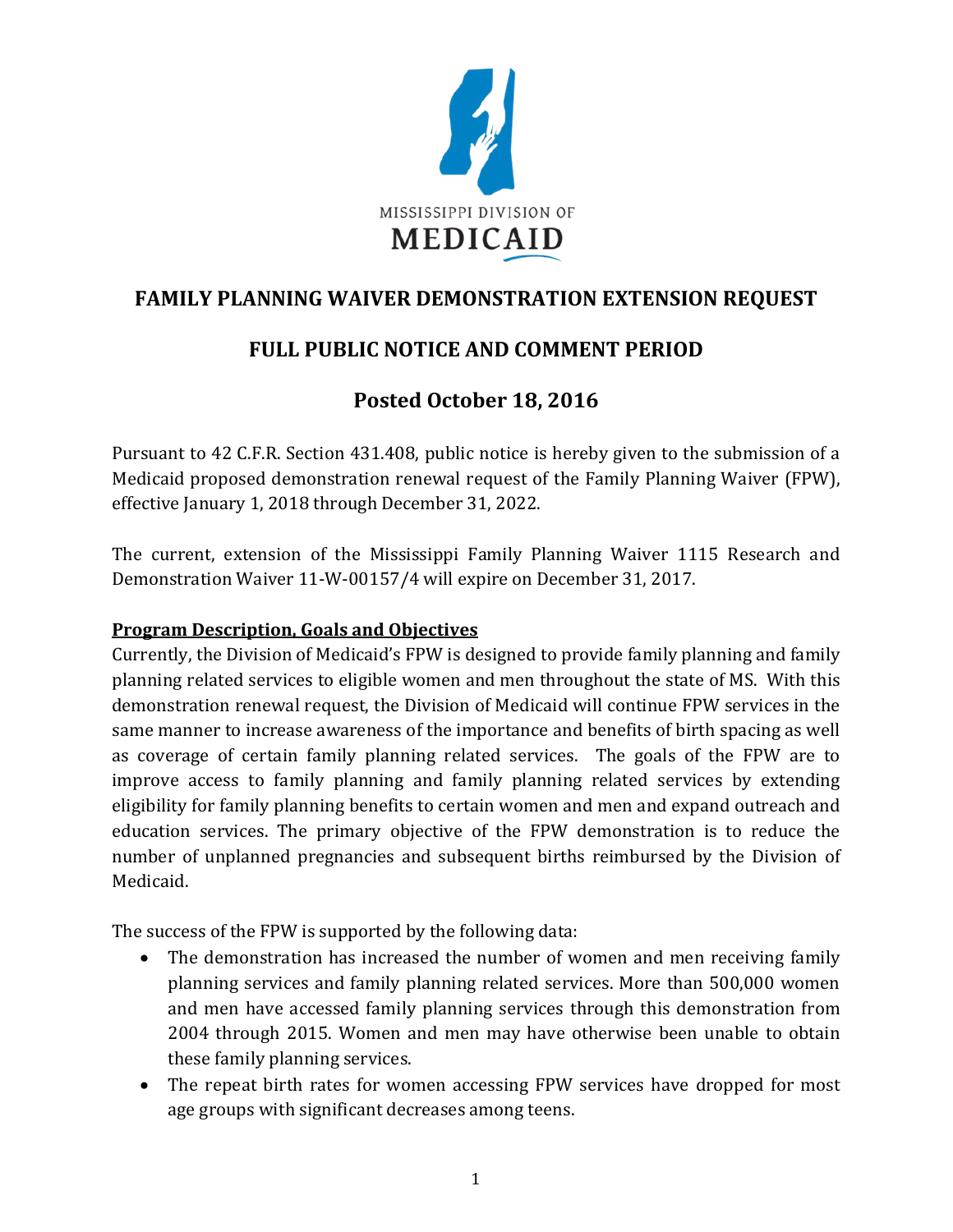### **The Proposed Health Care Delivery System and Eligibility Requirements, Benefit Coverage and Cost Sharing**

The Division of Medicaid's FPW operates on a state wide basis through a partnership with the MS Department of Health (MSDH) as well as private Medicaid providers. FPW enrollment applications are located at MSDH clinics, Medicaid Regional Offices or accessed online at [www.medicaid.ms.gov](http://www.medicaid.ms.gov/). The completed application may be faxed to enrollment at  $(601)$  576-4164, emailed to [application@medicaid.ms.gov,](mailto:application@medicaid.ms.gov) or mailed to the regional office that serves the individual's county of residence. Individuals may also request an application to be mailed by calling the DOM at 1-800-421-2408 or contacting the regional office that serves the individual's county of residence. Effective March 1, 2014, IRS rules for Modified Adjusted Gross Income (MAGI) are used to determine a household's income.

MS DOM uses an auto-enrollment process for women losing Medicaid pregnancy coverage at the conclusion of sixty (60) days postpartum period. These individuals are auto enrolled on the first day of the month following the conclusion of the sixty (60) days postpartum period. Eligibility for the individual is systematically rolled over into the FPW demonstration. Since the eligibility requirements for the Medicaid pregnancy coverage have already been verified, no other verification takes place with this auto enrollment.

The following populations are eligible for the FPW:

- Women who are no longer eligible for Medicaid coverage at the conclusion of their sixty (60) day postpartum period, and
- Women and men:
	- Ages thirteen (13) through forty-four (44),
	- Who are capable of reproducing,
	- Not otherwise enrolled in Medicaid, Medicare, the Children's Health Insurance Program (CHIP) or other creditable health insurance coverage, and
	- Have income no more than one hundred and eighty-five percent (185%) of the Federal Poverty Level (FPL) for their household size.

There are no required premiums, co-payments or deductibles for individuals enrolled in the FPW.

### **Estimated Expected Annual Enrollment and Annual Aggregate Expenditures**

The estimated expected increase in the annual enrollment is 1,394 individuals which represents an increase of four and three tenths percent (4.3%) in the average enrollment of 32,422 participants. The estimate of the expected increase in annual expenditures is \$256,322 which represents a four and three-tenths percent (4.3%) increase in the average annual expenditure of \$5,960,976.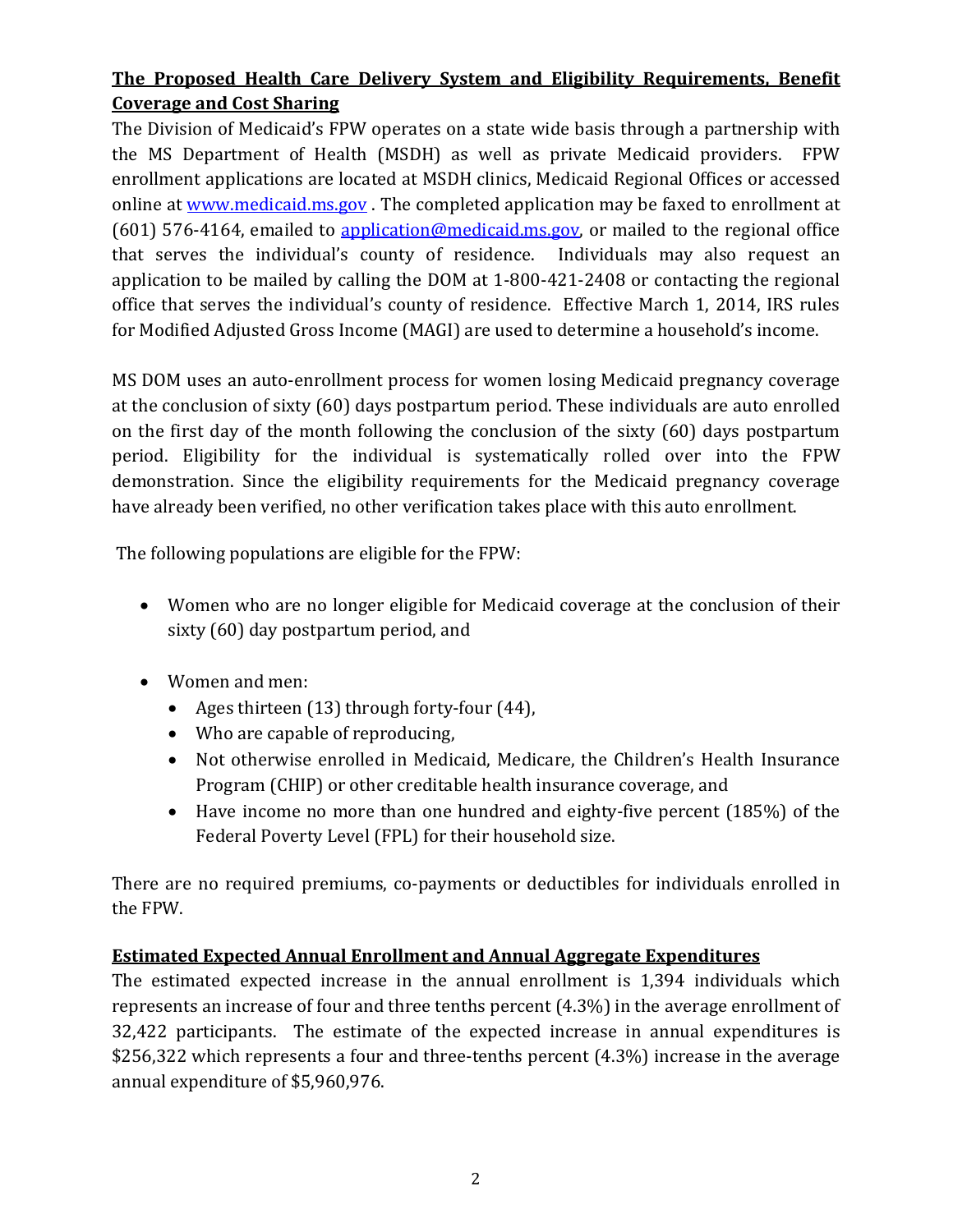The demonstration will not affect and/or modify other components of the state's current Medicaid and CHIP programs outside of eligibility, benefits, cost sharing or delivery systems.

#### **The Hypothesis and Evaluation Parameters**

The hypothesis of the FPW is that enrollment of eligible women and men in the FPW and increasing awareness of the importance and benefits of birth spacing will reduce the number of unplanned pregnancies in the FPW and Medicaid populations.

The evaluation parameters of the demonstration include:

- Number of eligible women who received a Medicaid State Plan pregnancy-related service enrolling in FPW.
- Birth outcomes and length of the inter-pregnancy interval among women in the target population.
- Number of men and women enrolled annually in the FPW.
- Number of teen pregnancies.
- Number of repeat births to teens.
- Number of deliveries reimbursed by the Division of Medicaid
- Annual Medicaid expenditures for prenatal, delivery, and newborn services.
- Savings in annual Medicaid spending attributable to family planning and family planning related services to women for one year postpartum.

### **Location and Internet Address of Demonstration Application for Public Comment and Review**

Copies of the demonstration application may be requested in writing from the Division of Medicaid, Office of the Governor, Office of Policy, Walter Sillers Building, Suite 1000, 550 High Street, Jackson, Mississippi 39201, downloaded and printed from [www.medicaid.ms.gov](http://www.medicaid.ms.gov/) or may be requested at [Margaret.Wilson@medicaid.ms.gov](mailto:Margaret.Wilson@medicaid.ms.gov) or 601-359-2081.

### **Postal and Internet Email Address for Sending and Reviewing Comments**

Written comments will be received by the Division of Medicaid, Office of the Governor, Office of Policy, Walter Sillers Building, Suite 1000, 550 High Street, Jackson, Mississippi 39201, or Margaret. Wilson@medicaid.ms.gov for thirty (30) days from the publication of public notice. Comments will be available for public review at the above address and on the Division of Medicaid's website at [www.medicaid.ms.gov.](http://www.medicaid.ms.gov/)

#### **Public Hearings**

The first public hearing on this proposed demonstration request is scheduled for Tuesday November 8, 2016, at 10:00 a.m. at the Woolfolk State Building, Room 145 located at 501 N. West Street, Jackson, MS.

The second public hearing and teleconference on this proposed demonstration request is being held Wednesday, November 16, 2016, at 10:00 a.m., at the War Memorial Auditorium